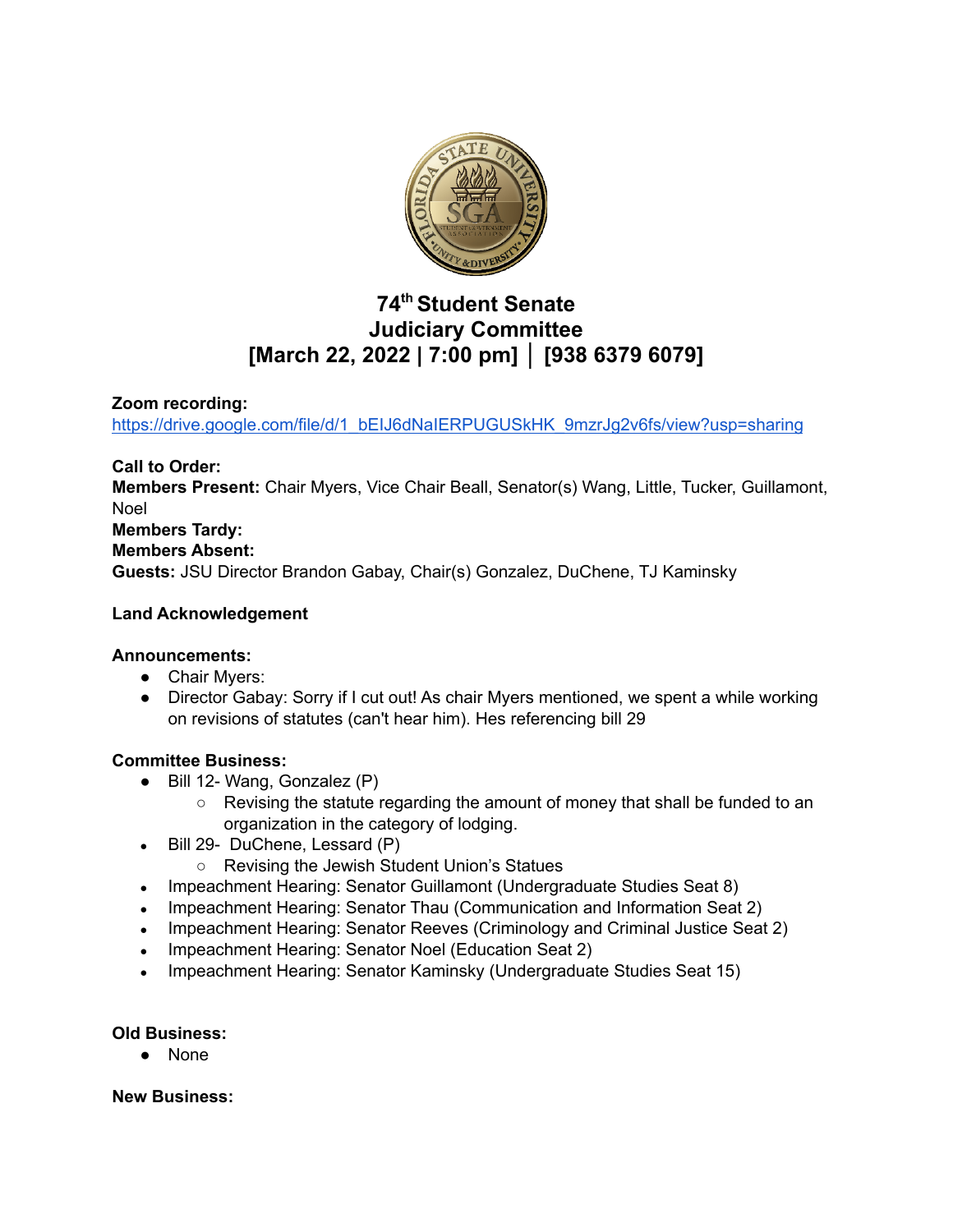## **● Bill # 12 - Sponsored by Senator Wang, Gonzalez (P)**

- Opening Statement:
	- Senator Gonzalex: This is basically fixing the issue we've had about lodging recently. We've been in the senate for 3 terms. In the manual it's always 175 per night. The way it's basically happened is in Florida state policy it states 175 per person per night and all florida has to follow and it's a university policy but basically SGA is more strict. I don't want it to be 175 per person per night because that's giving them basically a penthouse. I copied straight from the manual and it moved to 200 per night. I'd be happy to answer any questions. YIELDED 1:09
- Technical Non-Debatable Questions:
	- Senator Little: Was this amended in finance?
	- Chair Gonazlex: It was amended to 200, chair bowling needs to fix it
	- Senator Tucker: I wanted to verify, is 200 enough to get a hotel room.
	- Chair Gonzaelz: The usual still base rate for a hotel in the US is still lower than 175 and we looked at where most RSO's go and it made sense
- **○ Senator Little moves to enter round-table discussion; Senator Tucker seconds**
- Round-Table Discussion:
	- Senator Little; I like this bill. I have been in mock trials for years now and we travel a lot and I think 200\$ for a hotel room is very reasonable. I think that this is good and I like having our documents lined up with finance code. I will be voting yes
	- Senator Tucker: It looks reasonable and it looks well thought out and it keeps things in order.
- **○ Senator Tucker moves to call the question; Senator Little seconds**
- Closing Statement:
	- Chair Gonzael: Thank you, a big thing we had in finance was it says it excludes taxes, that does not include in the 200\$. Waived time
- Vote:
	- Yes: [4] [VC Beall, Senator(s) Tucker, Wang, Little
	- $\blacksquare$  No: 0
	- Abstain: 0
- **○ RESULT: BILL 12 PASSES**

## **● Bill #29 - Sponsored by Senator(s) Duchene, Lessard**

- **○** Opening Statement:
	- Chair Duchene: Bill 29 effectively just revises jewish student union statutes to level the playing field for candidates who are looking to join the executive board and unifies language to be more consistent with agencies who are already in student government. The orgical statues were not always intended to be the permanent ones and now that JSU has been more established, they felt more comfortable drafting this amended version of their statutes. Director Gabbay was in partnership with folks across student government and received their advisory opinions. YIELDED 1:21
- Technical Non-Debatable Questions: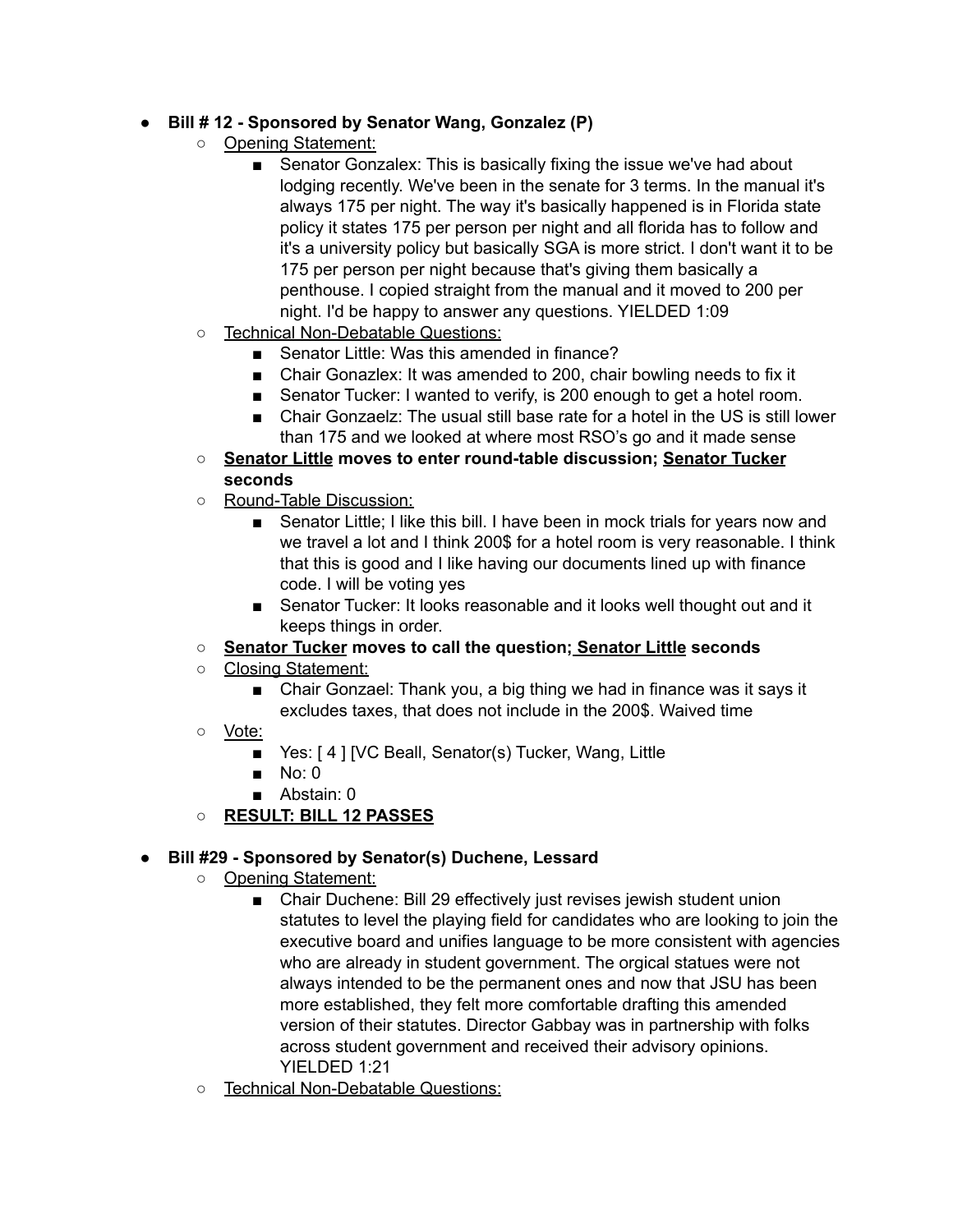- Senator Little: I'm looking at 1008.3 executive board under subsection c sub A, under this new writing, would people who are running for office still be involved in the discussions even though they don't have a vote
- Chair Duchene: The original language brought to me made this clause much stricter, and if I may speak for director Gabby, after many conversations they took it out to make folks who are running for positions on the advisory council still somehow a part of the process. I remember he still thinks that folks who are running for a position shouldnt be involved in the process.
- **■ Senator Little moves for a non senator to speak, senator Wang seconds**
- Gabbay: The reason that we did this is that it's unfair for a current board member to vote on a position that they are applying for when someone new can't vote for themselves. Since they can't cast a vote, it means they can't vote. They can attend the advisor meeting.
- **○ Senator Wang moves to enter round-table discussion; Senator Tucker seconds**
- Round-Table Discussion:
	- Senator tucker: i'll be voting yes on this
	- Senator Little: Yea so i understand the points made by the sponsor allowing people to attend the meetings which i think makes sense. What I'm more worried about is that the language after conducting interviews and everything. From my reading I know there's a discussion about the interviews and if someone is on the current e board and is running for another position and as a member, they can still discuss and give their opinion. The language is very broad and I'm worried that the advisory council can still do whatever they want and could involve candidates who are trying to sway the opinions.
	- Senator Wang: Yeah, I completely agree with that. If we could put in some kind of language saying that if a current council member is running for a position, they shall not be included in election processes. Putting in language to prevent them from having a say so in the selection process is something we should do.
	- Chair Duchene: Point of clarification, and amended is found friendly by myself and to director Gabbay
	- Senator Little moved to amend, Senator Wang seconds
		- Section 1008.3.C(1)A: add ", shall not participate in any selection processes," between "interviews" and "and".
		- Senator Wang Seconds; Sponsor finds it friendly
	- Senator Little: I believe this is very well written and I appreciate the effort and i will be voting yes
- **○ Senator Wang moves to call the question; Vice Chair Beall seconds**
- Closing Statement:
	- Duchene: I appreciate the amendment andi believe it makes the change and the bill stronger. Waived time
- Vote:
	- Yes:[4] [VC Beall, Senator(s) Tucker, Wang, Little
	- No: 0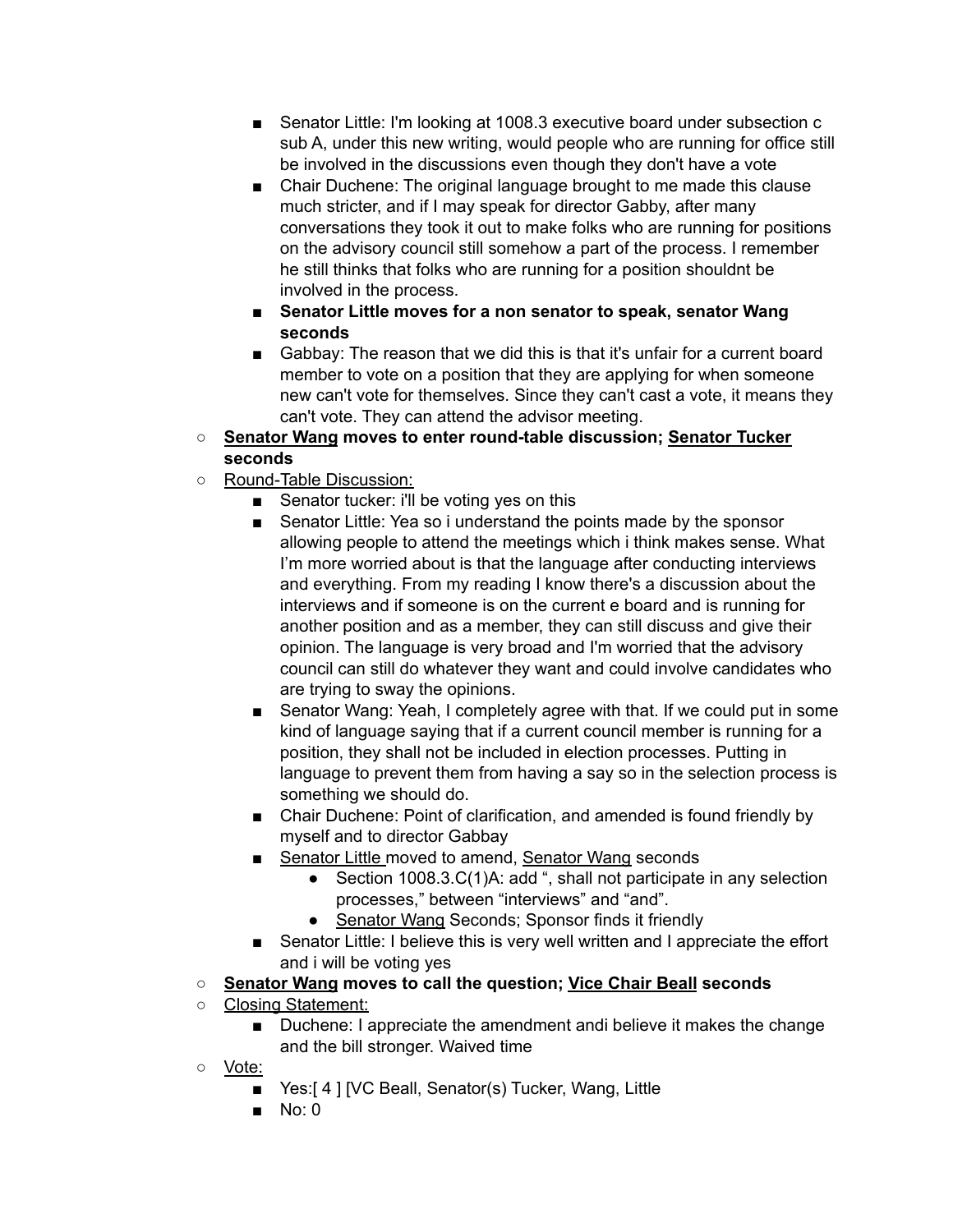■ Abstain: 0

## **○ RESULT: BILL 29 PASSES**

#### **● Impeachment Hearing: Senator Kaminsky (Undergraduate Studies Seat 15)**

- **○** Total of 7 unexcused absences since 12/01/2021
- Opening Statement (5 minutes)
	- Senator Kaminsky: The majority of my absences have come from committee meetings. This is due to the fact that I have a lab that day and at the time. Sometimes when we first started it was hard to balance both at the same time. Now everything is fixed and I don't see a problem with absences moving forward. YIELDED 4:13
- Questioning
	- Senator Wang: Is the lab something you have this semester?
	- Senator Kaminsky: Yes, and it supposed to end 30 minutes before the committee meeting but sometimes I am required to stay later
	- Senator Wang: Have you spoken to President Hunter about getting a committee reassignment?
	- Senator Kaminsky: I really like my committee and I understand I could have moved committees and I understand I can do that. I'm more passionate about the material in student life.
	- Senator Little: Did you inform your committee chair?
	- Senator Kaminsky: There were a couple times I did let him know and he was very accepting and had no problem.
	- Senator Wang: DO you know the specific details of your absences?
	- Senator Kaminsky: I believe 3 of the 7 were senate meetings
	- Seanotr Tucker: When was the last time you had to miss a committee meeting?
	- Senator Kamsinky; I've attended the last 2 committee meetings
	- Senator Little: Is the reason for missing senate meetings the same as committee meetings?
	- Senator Kaminsky: The reasonings are different. I've missed senate meetings due to personal issues and I've let Pro Tempore Niemeth know about them before senate meetings.
	- Senator Little: Do you have a plan to improve your attendance record?
	- Senator kaminsky: The plan would be to continue to speak to my TA and if I can't improve I'll speak to president hunter about a committee reassignment.
	- **■ Senator Little moves to enter round-table discussion; Senator Tucker seconds**
- Round-Table Discussion
	- Senator Tucker: I know it's never good to see a senator rack up absences, however senator Kaminsky has been trying to communicate and is open to reassignment and says a lot about him. He's also the only person who showed up to this meeting.
	- Senator Wang: Point of information, considering in rules if someone is unsuspended they have to vote on a number of absences that someone is allowed to have before they are resuspended. What is the process now if we don't forward impeachment.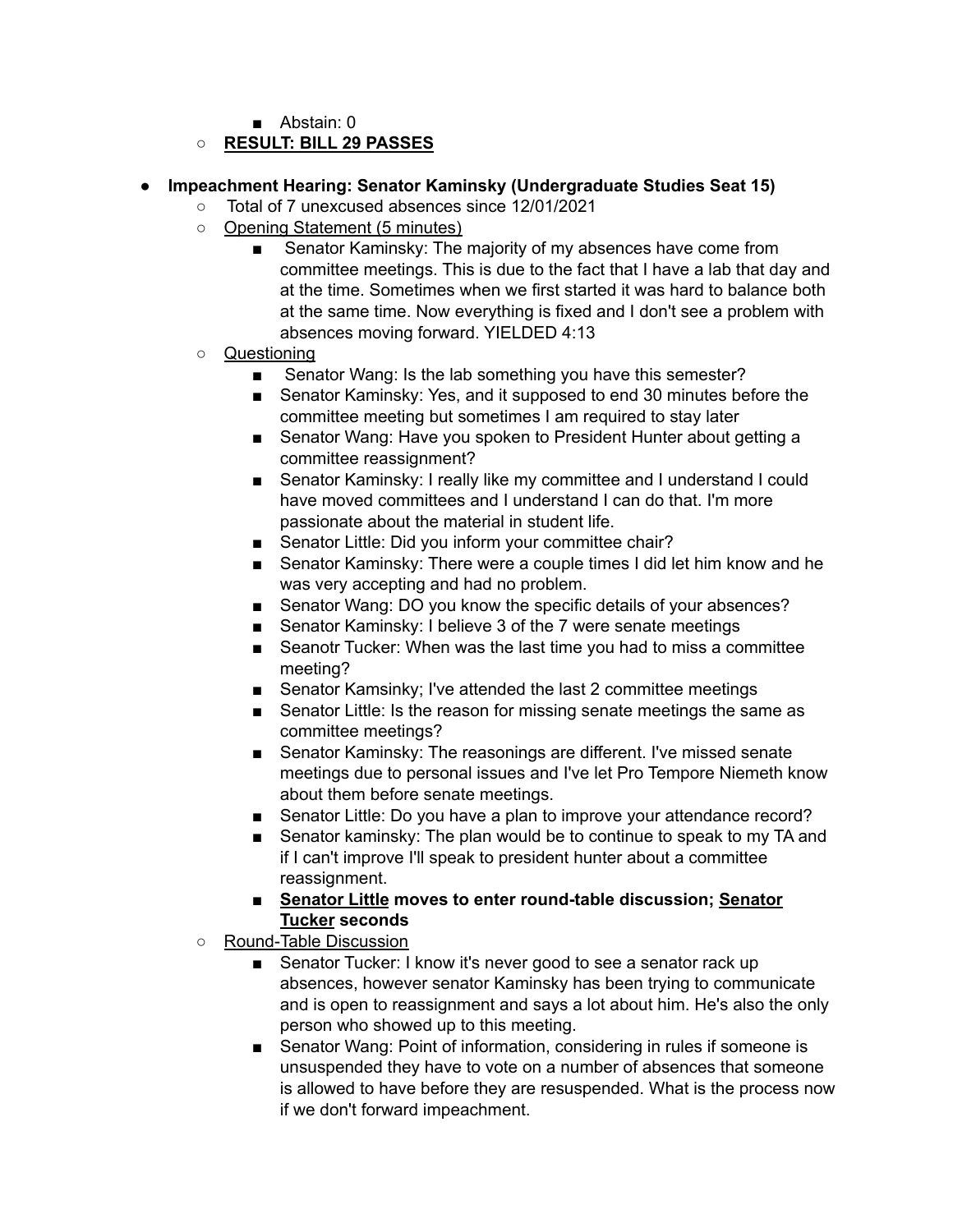- Senator Little: I don't think the specific statute applies to us, only rules can make the decision regarding that/
- Senator Wang: my concern is that there is no tight leash to keep him on before he is resuspended.
- Chair Myers: Rules would deal with that, we don't have any enforcement power there. He would just resume normally.
- Senator Little: does anyone know the number of absences he gets back if he isn't moved to get impeached
- Chair Myers; It'll be what we voted on in rules
- Senator Wang: No, you only vote in rules if you unsuspend someone and that's what I mean
- Chair Myers: Im assuming the pro tempore would retroactively decide and make a fair decision regarding how many he now has. As statues currently stand, since there is no calibration, he would be clean later and get all his absences back including mental health days unless pro tempore neimeth would know a different procedure.
- Senator Little: Is it possible for this to be remanded back to rules
- Senator Wang: technically we could just ask Sarah to vote and decide on rules.
- Chair Myers: My call is that if you vote not to forward, it stands until you talk to pro tempore niemeith and until then he gets all of his absences back
- Senator Little; I would hope that pro tempore niemeth, considering the fact that the chair of student life only received a text only 1 or 2 times, I just want to make sure he is being held accountable. I would hope that pro tempore niemietz would call a vote for the number of absences. He is a fall senator and I would hate for him to get all of his absences back and decide not to participate and I think that would be a shame. I don't want to move to impeach.
- **\_\_\_ moves to call the question; \_\_\_ seconds**
- Closing
	- ■
- o Vote: Yes to approve the charge of impeachment; No to not
	- Yes: [ (vote count) ] [voter names]
	- No: [ (vote count) ] [voter names]
	- Abstain: [ (vote count) ] [voter names]
- **RESULT: TABLED**

## **● Impeachment Hearing: Senator Noel (Education Seat 2)**

- **○** Total of 8.5 unexcused absences since 12/01/2021
- Opening Statement (5 minutes)
	- Senator Noel: I just want to let you know I don't have any excuses. We all know how life gets, lots of things going on. I had a death in the family of my grandmother. Sadly due to confusion of being a first semester, I have just been checked out from everything. That's pretty much everything and I know I could do a way better job communicating and letting everyone know the situation. YIELDED 4:15
- Questioning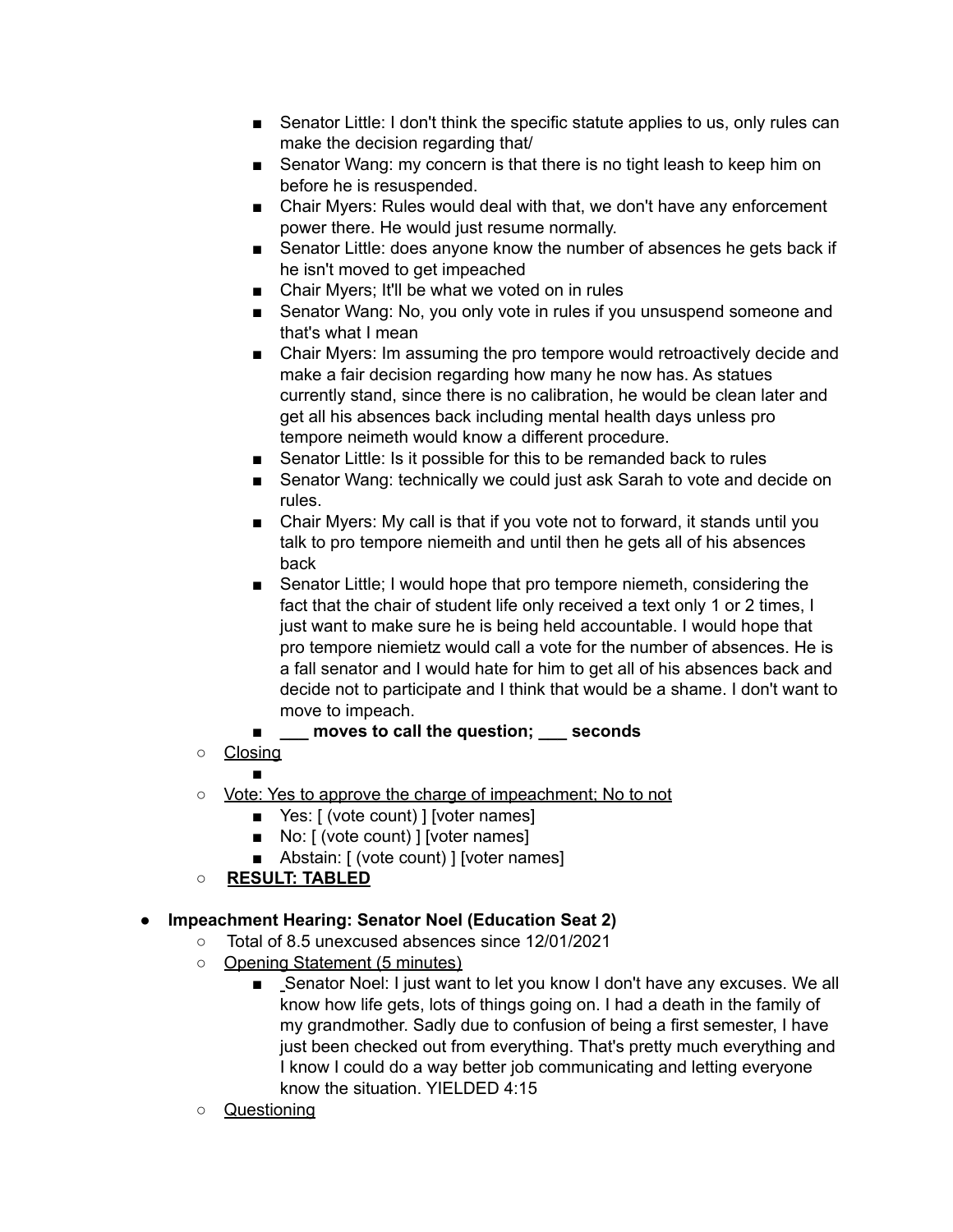- Senator Wang: have you ever contacted chair myers or pro tempore neimeth regarding your absences beforehand
- Senator Noel: Yes so i know i concatenate pro tempore niemeith regarding my absences and she said i was all good.
- Senator Wang: So you only pro tempore niemeeth when she sent out notifications about absences.
- Senator Noel: Yes most of the time I was late but still there for almost every senate meeting. I have a class that ends right after the senate starts so I was late but I tried to stay toward the end.
- Senator Tucker: How committed to you plan to be if you are not forwarded for impeachment.
- Senator Noel: Yes, I have taken a lot off my plate that I was feeling with before and I feel like I'll be able to participate more.
- Senator Tucker: If for some reason you aren't able to make these commitments, are you open to resigning?
- Senator Noel: Yes.
- Seanotr Little: Is senate leadership aware of the class conflict?
- Senator Noel: Not that i'm aware, I failed to notify anyone
- Senator Little; In the future, will you notify senate leadership if the problem of the class continues?
- Senator Noel: yes, I plan to notify Pro tempore niemeth if i'm going to continue to be late
- Senator Wang: Point of information to you chair myers, what senate seat is she
- Chair Myers; Education seat 2
- Senator Little: Have you ever sponsored a piece of legislation? Do you plan to be more involved if you are not forwarded for impeachment?
- Senator Noel: No, but I know I want to be more involved with legislation and love the senate as a whole.
- **■ Senator Wang moves to enter round-table discussion; Senator Tucker seconds**
- Round-Table Discussion
	- Senator Wang: Ok, I'm very torn with this hearing. I know last year in rules we heard a lot of unfortunate stories similar to hers with covid. However I served as the chair for rules and calendar and I don't think I ever received notification by this senator when she was going to miss a meeting and I believe she was also suspended while I served as chair. She's also a member of this committee. The senator has no plans to sponsor legislation and has never sponsored anything. At this time I will move to impeach.
	- Senator Little: I'm also on the fence because the senators term is going to be ending in 2 weeks and because i don't know if its worth it to forward to impeach her if it's going to take a quite a bit of time to actual go through the whole process and someone is about to take her seat. On the other hand, I just think communication only takes a second and there's quite a number of absences without any notification. I do think I empathize with the senator.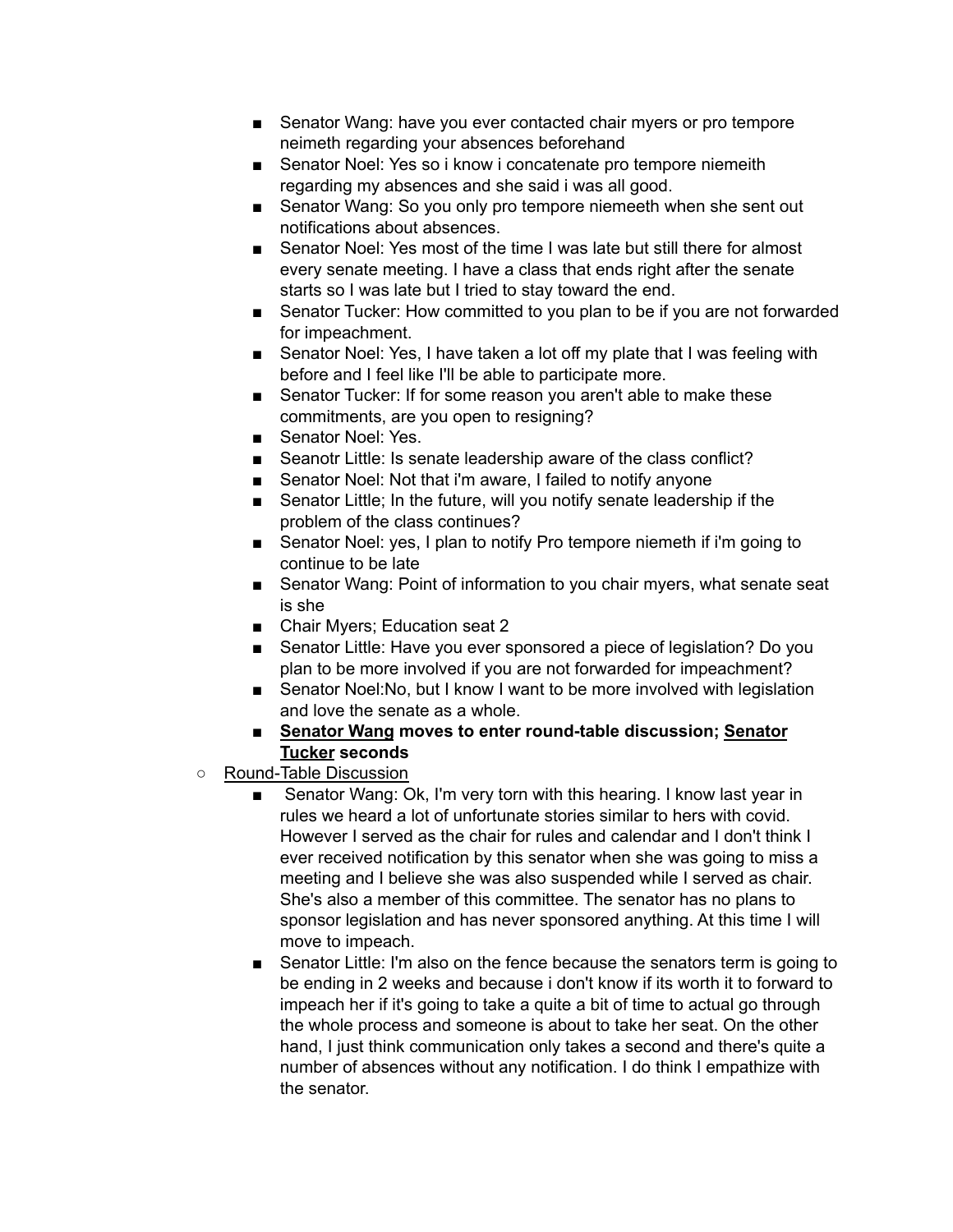- Senator Tucker: I was thinking the same thing the previous senator said. If by the time we finish this impeachment, the inauguration is happening anyways. It could be worth it to give them the opportunity to show up for senate. I don't think personally I'll be voting to move forward.
- Senator Wang: For me, it's more about the principle of it but I do appreciate all the round table discussion.
- Senator Little: Point of information for the candidate, will you commit to attending the remainder of the senate and committee meetings?
- Senator Noel: yes.
- **Senator Little moves to call the question; Senator Tucker seconds**
- Closing
	- Senator Noel: Thank you guts for letting me talk on my own behalf. I do know I have to take responsibility for my actions. I just want to note that this is the first time I'm being suspended, contrary to Senator Wang's comment earlier. I do want to let you all know that I am trying to grasp SGA as a whole and I want to be committed. WAIVED
- Vote: Yes to approve the charge of impeachment; No to not
	- Yes: [1] Senator Wang
	- No: [4] Senator(s) Little, Tucker, Beall
	- Abstain: 0
- **RESULT: Senator Noel is not forwarded to the Senate for impeachment.**

## **● Impeachment Hearing: Senator Guillamont (Undergraduate Studies Seat 8)**

- **○** Total of 9 absences since 12/01/2021
- Opening Statement (5 minutes)
	- Senator Guillamont: For those of you who don't know me, I am still a senator. I was elected to my position a year ago. Last semester I Vice Chaired this committee and I was a lot more active. I had recently asked Pro Tempore Neimeith for a leave of absence that never really got processed. I thought I would just come to this hearing and let you guys know I had to focus on my mental health.

## ○ Questioning

- Senator Wang: Point of clarification, only rules have the power to grant leaves of absences.
- Senator Tucker: When was the last time you spoke to Pro Tempore Neimeith about a leave of absence?
- Senator Guillamont: In the beginning of the semester
- Senator Little: Did you attend your Rules hearing?
- Senator Guillamont: no i did not
- Senator Wang: Was there a reason?
- Senator Guillamont: I'm not sure of the exact reason but I know I had something
- Senator Little: Do you plan to attend future senate meetings?
- Senator Guillamont: No i do not
- Chair Myers: Did you plan to get unsuspended tonight so that you could be granted a leave of absence at a future date?
- Senator Wang: Did you communicate to chair Myers?
- Senator Guillamont: no.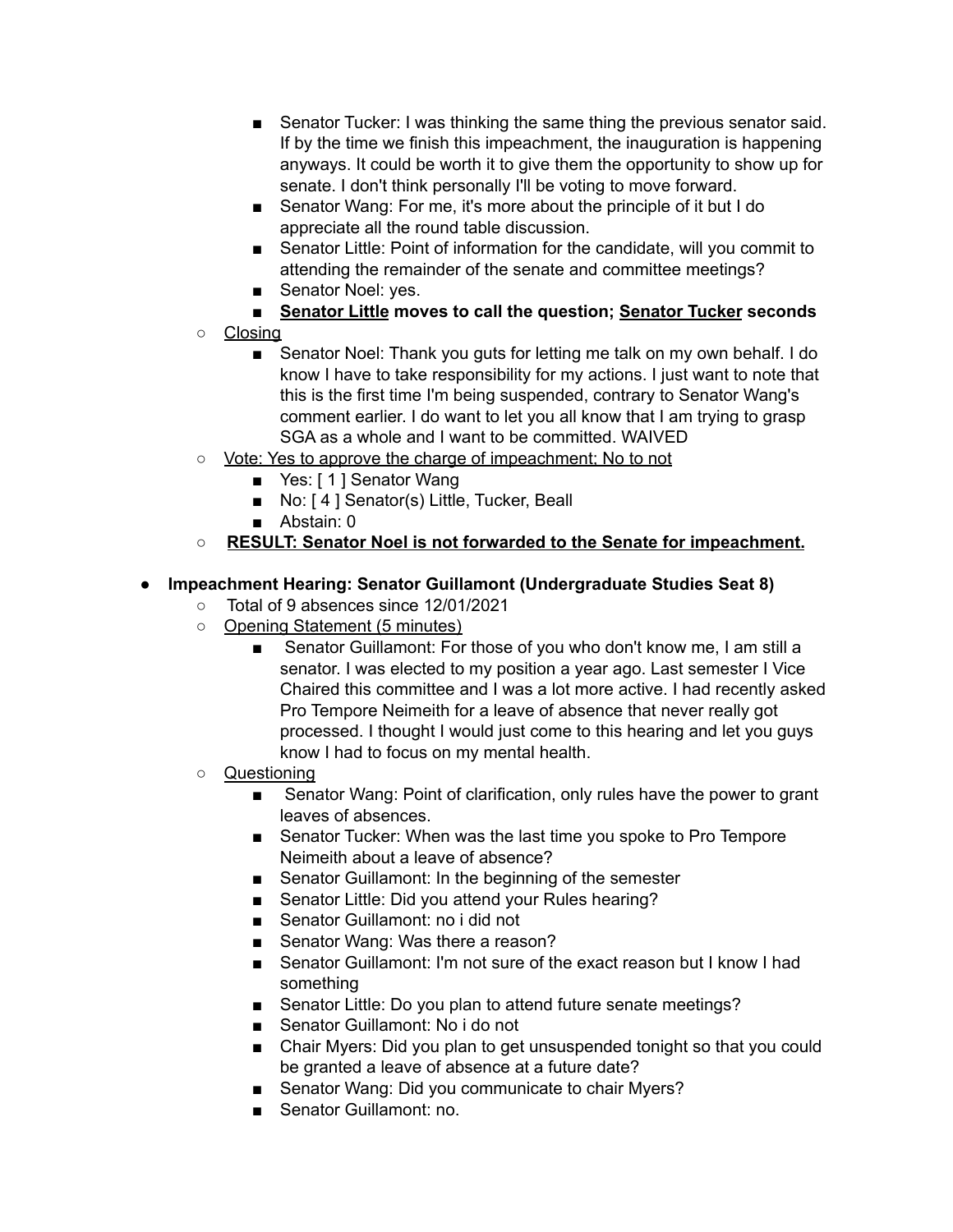## **■ Senator Little moves to enter round-table discussion; Vice chair Beall seconds**

- Round-Table Discussion
	- Senator Little: POI fo the chair, do we know when the senator was forwarded to Rules and Calendar
	- Chair Myers: I would have no idea, I can do some digging
	- Senator Little: the meeting was February 9th
	- Senator Wang: Ok, I know the same argument could be made as the last hearing for the previous Senator considering he is occupying a spring seat. However I suspended him in the 73rd senate for a combined absence count from both terms of 16 absences. I just think if we moved to impeach this senator just considering he can't commit. I will be voting to impeach this senator
	- Senator Little: Yes, I just read that the senator has not attended a meeting since November. I agree and on principle. It doesn't make sense to unsuspend him if he can't commit to the next few meetings. I echo the sentiments of the previous speaker.
	- **Vice Chair moves to call the question; Senator Tucker seconds**
- Closing
	- Senator Guillamont: Thank you guys, I am not going to be able to make it to any senate meetings. WAIVED
- Vote: Yes to approve the charge of impeachment; No to not
	- Yes: [ 5 ] Senator(s) Wang, Little, Tucker, Noel VC Beall
	- No: 0
	- Abstain: 0
- **RESULT: Senator Guillamont is forwarded to the Senate for impeachment.**
- **● Impeachment Hearing: Senator Thau (Communication and Information Seat 2)**
	- **○** Total of 10 absences since 12/01/2021
	- Opening Statement (5 minutes)
		- NOT PRESENT
	- Questioning
		- NOT PRESENT

## **■ \_\_\_\_ moves to enter round-table discussion; \_\_\_\_\_ seconds**

- Round-Table Discussion
	- Senator Wang: I feel like this is pretty simple, he has not notified senate leadership. I impeached him in the 73rd senate and I feel like he should be forwarded for impeachment
	- Senator Little: Back in the days, this senator came for impeachment and we didn't impeach him. However, he was then suspended again and did not uphold his promise of coming to more meetings. I will be voting yes.
	- **Senator Little moves to call the question; Senator Tucker seconds**
- Closing
	- NOT PRESENT
- Vote: Yes to approve the charge of impeachment; No to not
	- Yes: [5] VC Beall, Senator(s) Wang, Little, Tucker, Noel
	- No: 0
	- Abstain: 0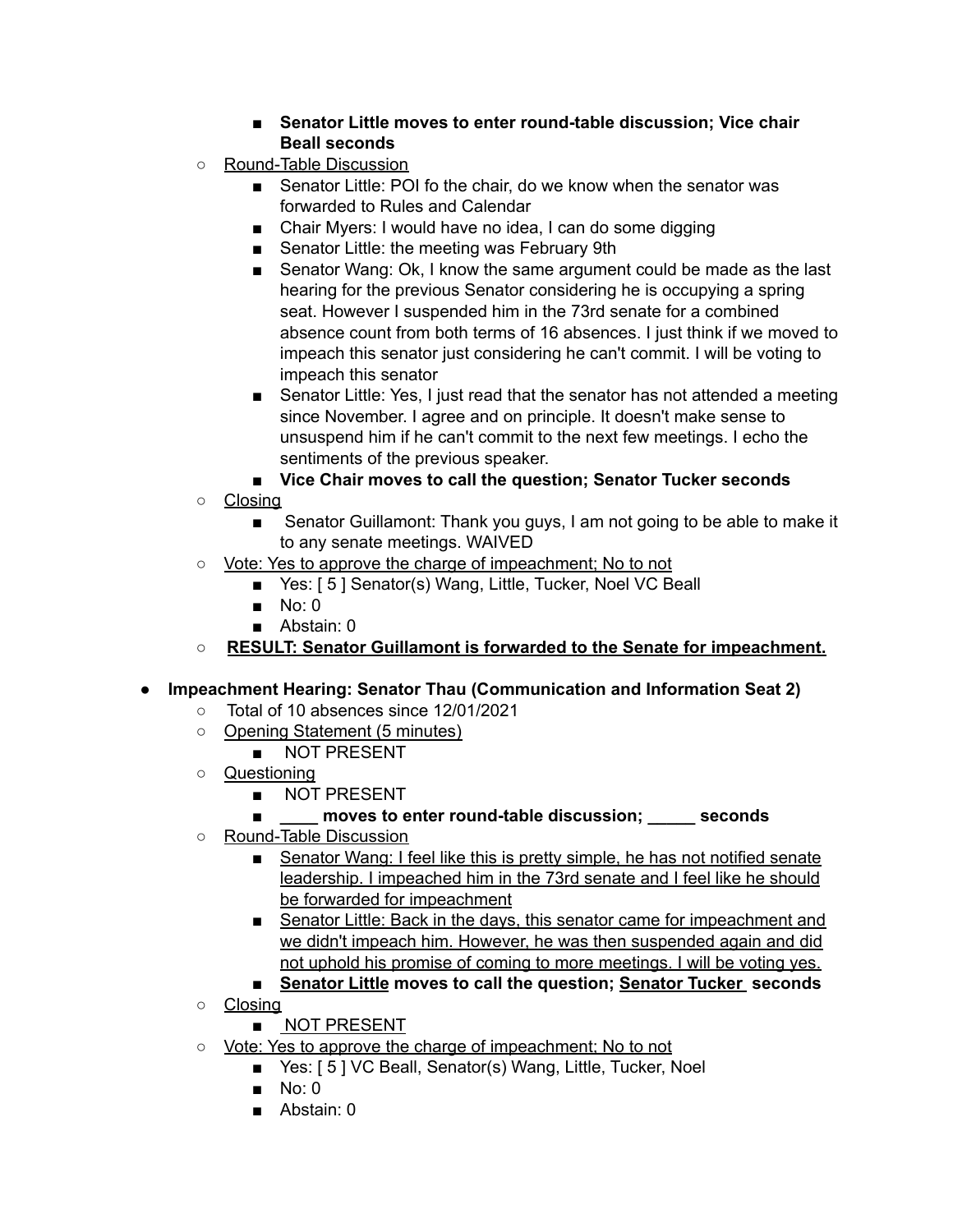- **RESULT: Senator Thau is forwarded to the Senate for impeachment.**
- **● Impeachment Hearing: Senator Reeves (Criminology and Criminal Justice Seat 2)**
	- **○** Total of 9.5 unexcused absences since 12/01/2021
	- Opening Statement (5 minutes)
		- NOT PRESENT
	- Questioning
		- NOT PRESENT
		- **■ \_\_\_\_ moves to enter round-table discussion; \_\_\_\_\_ seconds**
	- Round-Table Discussion
		- Senator Little: this one makes me sad. Senator Reeves came into the judiciary committee as a new senator and he did seem to have a lot of passion for it. However he started to not show up for whatever the reason may be. The track record shows the lack of commitment.
		- Senator Noel: I agree with the previous senator, and he is in a fraternity and they just dropped and he may just be busy
		- Senator Tucker: I agree with everything, as a person in the college of criminology we need to represent and I will be voting yes.
		- Senator Little; Hopefully someone from senator leadership can reach out to him and let him know he can resign.
		- **Senator Little moves to call the question; Vice Chair Beall seconds**
	- Closing
		- NOT PRESENT
	- <u>Vote: Yes to approve the charge of impeachment; No to not</u>
		- Yes: [5] VC Beall, Senator(s) Wang, Little, Tucker, Noel
		- No: 0
		- Abstain: 0
	- **RESULT: Senator Reeves is forwarded to the Senate for impeachment.**

# **● Legislative Round Table**

- Discussion
	- Chair Myers: So Senator Diaz came to me with this. Basically in statutes, the judiciary is given the power with an SGA advisor to make minor changes in statutes like grammar and spelling. From my understanding, there is a consent resolution that would outline all of these statute changes that the judiciary has agreed upon to be shown to the next senate. I think he misunderstood
	- Senator Little: I'm not sure what to explain. The statute on the ability for us to do this if poorly written. Essentially we would be secretly changing things? I'm confused
	- Senator Wang: Yes, Cami texted earlier, we were all confused. To my understanding the Judiciary committee has the ability to do this. All of the changes will be notified to the next senate via a consent resolution. My issue with this is there's no record of it on paper because we don't have access to the document.
	- Chair Myers: I agree, I understood but I don't know the procedure. I'll probably still have Senator Diaz attempt to pass a bill casud apparently it's pretty simple and should be passed.